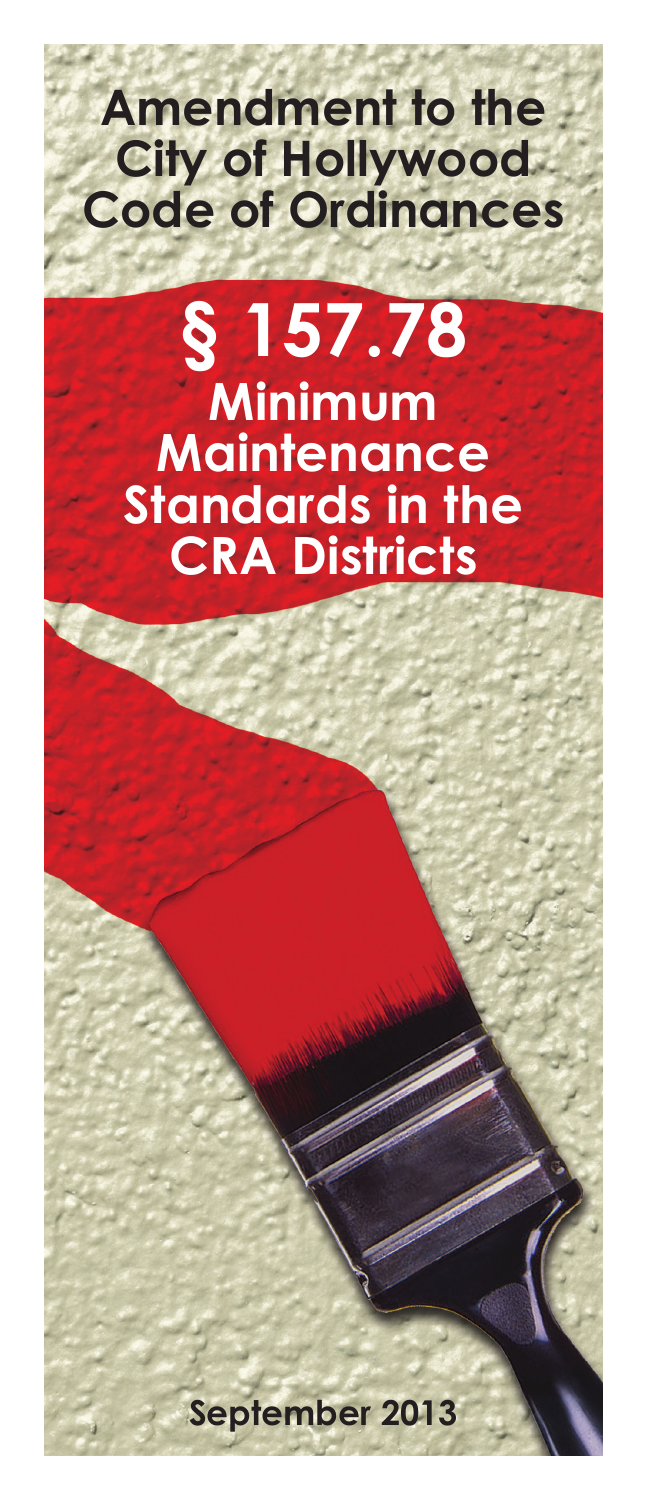*The following amendment to Chapter 157 of the Code of Ordinances addresses specific code provisions relating to the CRA Districts.*

*Specific areas addressed include standards for the appearance and condition of occupied and vacant buildings, the appearance and condition of windows and awnings in occupied and vacant buildings, the use of temporary hurricane shutters and coverings, the use and condition of green areas, parking areas and vacant lots, and the requirement and maintenance of permanent and temporary fencing.*

## **§ 157.78 MINIMUM MAINTENANCE STANDARDS**

### **(D) Standards**

**(1) The requirements for all sides of buildings abutting streets or public areas shall be as follows:**

(a) All deteriorated structural and decorative elements shall be repaired or replaced in order to retain the approved architectural character of the building.

(b) Every part of a building shall be kept structurally sound. No electrical conduit and/or wiring shall be visible from any public right of way. In the event that such exposed conduit received a Certificate of Occupancy or Certificate of Completion prior to December 7, 2011, the property owner shall be given six (6) months to bring the property into compliance with this provision. Deteriorated portions of any building shall be removed, repaired, or replaced in a manner compatible with the rest of the structure or to match the previously approved materials and construction techniques. All exposed wood shall be stained or painted. Every part of any building shall be clean of graffiti, dirt, litter, or other debris.

(c) Existing miscellaneous elements that no longer function on buildings or structures, which includes but is not limited to empty electrical conduits and unused sign brackets, shall be removed and the building surface repaired or rebuilt as required to match adjacent surfaces and previously approved conditions.

(d) The interior, if visible at street level, and exterior of occupied commercial structures must be illuminated at street level during all hours between sunset and sunrise.

(e) Graffiti, mildew, oxidized paint and rust or other stains and discoloration shall be cleaned from all building surfaces to maintain a clean and uniform appearance.

(f) Loose wires shall be secured and shall not be exposed so as to create a hazardous or unsightly condition.

(g) Walls shall be repaired and painted to present a neat and fresh appearance with colors consistent with the building and the City's approved painting guidelines. Prior to painting, all damaged concrete, stucco and wood must be patched and filled to present an even, uniform surface. All exposed wood shall be stained or painted.

(h) Walls shall be finished and painted so as to be harmonious with all sides of the building.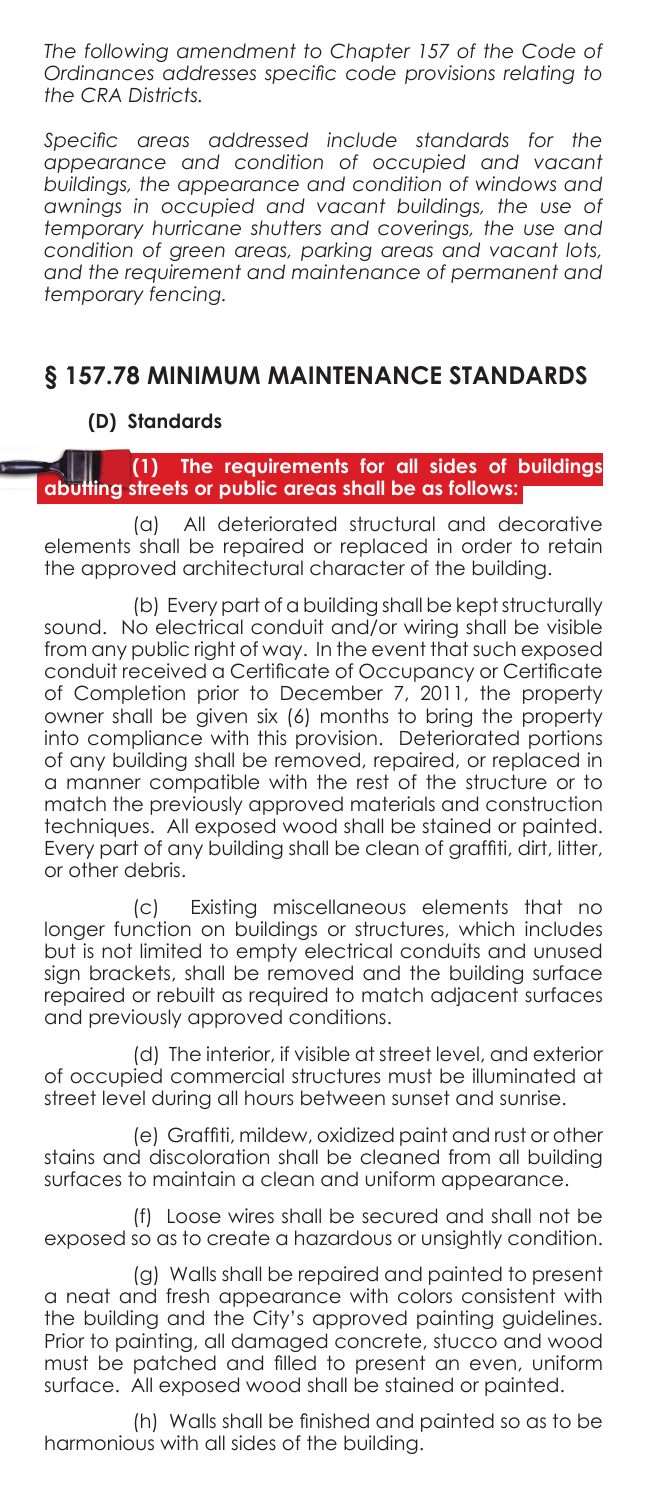**(2)** *Windows.* The requirements for windows shall be as follows:

(a) Every broken or missing window shall be repaired or replaced. Windows shall be repaired or replaced with glass to match the window pattern approved pursuant to the City's design review process.

(b) All windows must fit tightly and have sashes of proper size and design. Sashes with rotten wood, broken joints, or loose mullions or muntins shall be replaced.

(c) In commercial areas window openings shall not be covered by opaque grates, security bars, opaque metal grills or shutters, unless such security gates or shutters have been approved by the City and CRA design review process as part of a comprehensive architectural design. In the event that such shutter system was previously approved and permitted by the City, said system shall be removed and or replaced with an approved system within twelve (12) months of the adoption date of this ordinance.

(d) Windows may be covered with an appliqué that depicts imagery provided and approved by the CRA.

**(3)** *Awnings.* The requirements for awnings shall be as follows: Awnings that are torn, badly faded, defaced or structurally deteriorated shall be repaired, replaced or restored to an approved condition through the City and CRA design review process.

\*\*\*

**(7)** *Vacant Buildings and related parcels.* The requirements for vacant buildings and related parcels shall be as follows:

(a) The interior of all vacant commercial structures shall be maintained in a neat, clean condition and in good repair at all times. Specifically, but without limiting the generality of the foregoing, the interior premises shall be maintained as follows:

- 1. Free of dirt;
- 2. Free of debris;

3. Free of chipped, faded, peeling, and cracked paint in the visible painted areas.

4. Free of all nuisances and unsanitary conditions. In addition, the interior of the building shall be maintained free of other conditions reflective of deterioration or inadequate maintenance.

5. Free of all crates, cardboard boxes, or other items stored or stacked in front of any window so that it is visible from off premises, with the exception of decorative or seasonal displays.

(b) Window Display Areas: Shall be defined as the storefront windows and area that is visible from off premise through the storefront window(s) or other openings. The owner of a vacant commercial structure shall maintain the Window Display Areas in one of the following manners:

1. If the storefront window is not covered, the storefront window and Window Display Area must be kept clean, free of debris, dirt, crates, cardboard boxes, and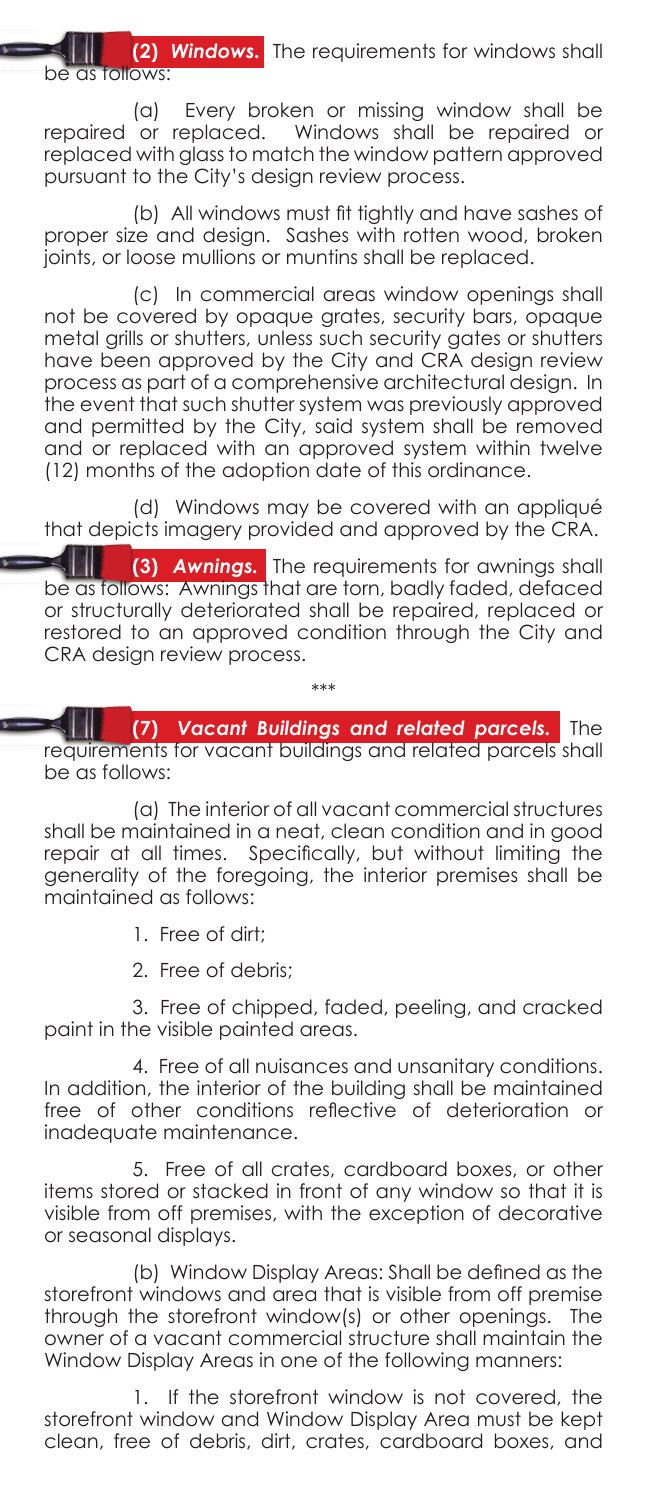other items stored or stacked so that it is not visible from off premises, with the exception of decorative or seasonal displays.

2. Alternatively, the Window Display Area must be obscured by covering the interior window area with a quality material. Adhesive materials used to affix the covering or appliqué shall not be visible from the exterior of the building. Quality materials shall consist of one of the following:

A monochromatic opaque decorative self-sticking vinyl, plastic or paper appliqué in white or a variation of a primary color;

 B. A storefront window display that depicts a current public service announcement for a City of Hollywood or Hollywood Community Redevelopment Agency sponsored event or program;

 C. A self-sticking vinyl, plastic or paper appliqué that depicts imagery provided and approved by the CRA; or

 D. A curtain that is neatly and evenly hung with curtain rods or similar method, and made of a quality and well maintained fabric in white or a variation of a primary color.

When obscuring the interior of the window area, the owner shall keep a portion of the window area visible to enable viewing of the interior of the building. The viewing area shall be a minimum of 25% and maximum of 75% of the window area.

(c) Failure to comply with the provisions of this section of the code shall be a violation and will subject the owner, and/or other person in possession of the commercial property, to the jurisdiction of the Special Magistrate pursuant to Chapter 36 of the City of Hollywood Code of Ordinances.

(d) The interior, if visible at street level, and exterior of vacant commercial structures must be illuminated at street level at all hours between sunset and sunrise.

\*\*\*

**(8)** *Temporary hurricane coverings.* Within a commercial district, temporary coverings such as hurricane shutters shall be permissible during an emergency situation such as a hurricane. Such covering shall be removed within 7 days from the end of the emergency condition.

 $\leq$   $\parallel$ **(9)** *Green areas, parking areas and vacant lots.* The requirements for green areas, parking areas and vacant lots within a commercial district shall be as follows:

(a) All such areas shall be kept free of overgrowth, weeds, trash, and debris. All dead tree limbs and dead trees shall be removed.

(b) All parking areas are to be maintained and kept free of overgrowth, weeds, trash, and debris. Paving and striping will be maintained in a neat and clean appearance.